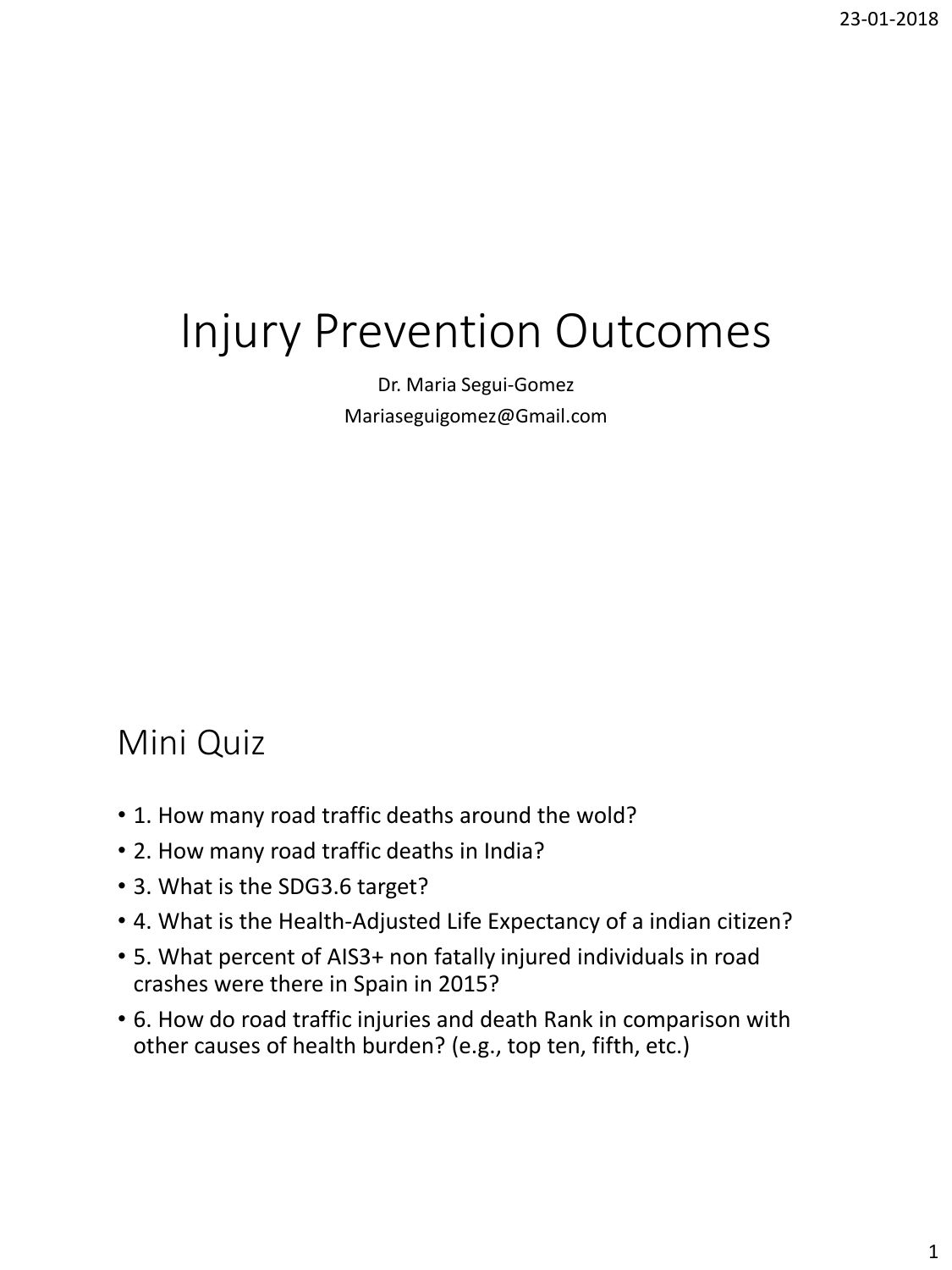### Outline … on measuring outcomes

Objetive: Not bother you with a "soup of letters"

#### Outline: How, whom, why

- Deaths
	- As per whom
	- Whether to dillute them
- Remaining Life Expectancy
- Severity
- Disability
- Costs

### Counting deaths

Police counts

- E.g., India 137 572 (in 2013)
- In the world 622 273
- Time definitions: On the spot, 24 hrs, up to 30 days, ever
- Vehicle definition: motorized or not
- Road definition: public, paved or not
	- Despite there being international standards
- Morgue, vital registration systems….
	- E,g, India 207551 (in 2013)
	- In the world 1 207 622
	- 78 countries in the world with no vital registration system at all
	- A handful of countries with systems other tan vital registration systems (i.e., India)
	- Thus, WHO differences in accounting methods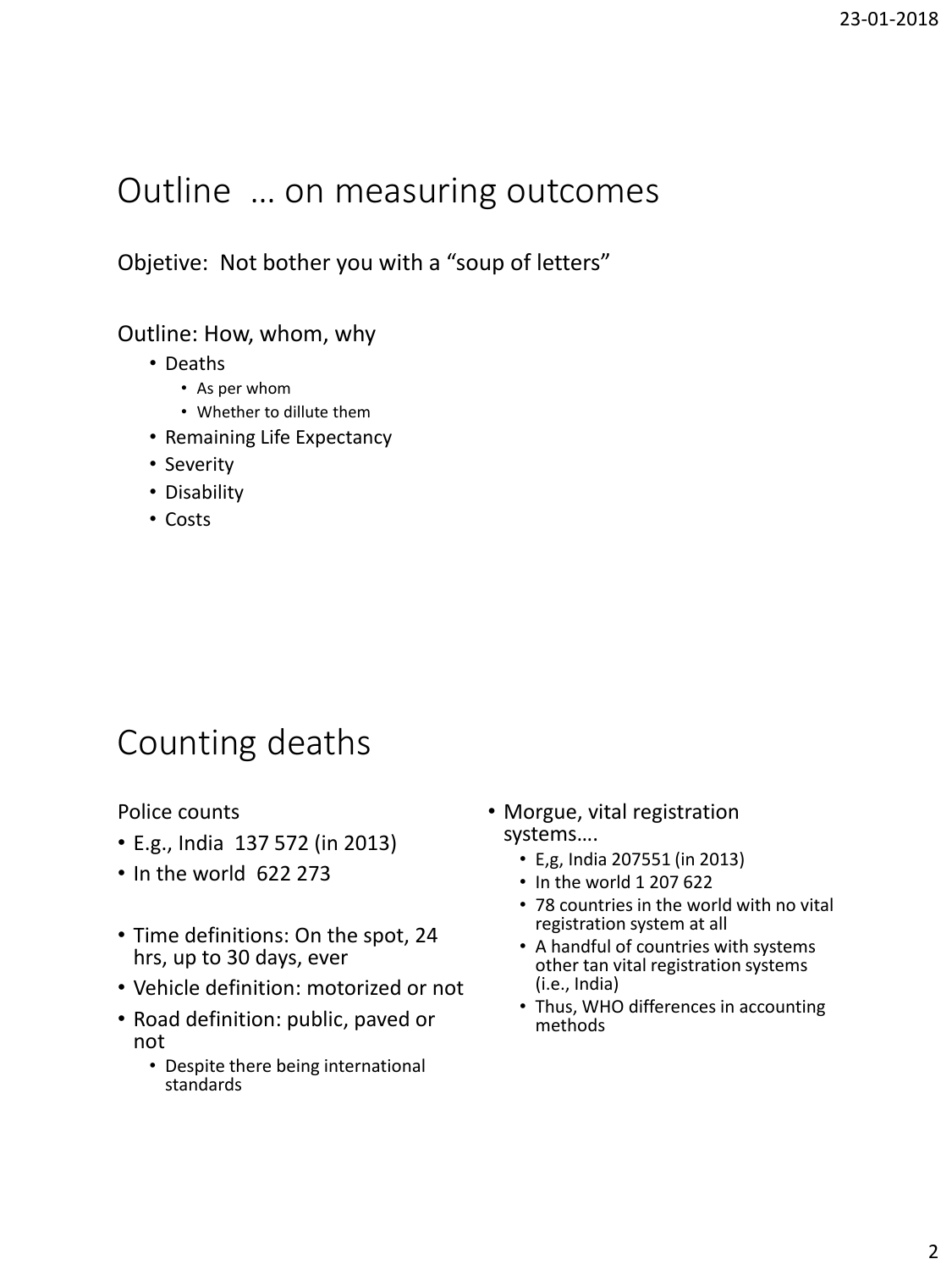| <b>Country</b>                   | <b>UN Economy</b> | <b>Reported Number of</b> | <b>WHO Point</b> | <b>Number</b> | %     |  |
|----------------------------------|-------------------|---------------------------|------------------|---------------|-------|--|
| China                            | <b>Developing</b> | 62945                     | 261367           | 198422        | 315%  |  |
| India                            | Developing        | 137572                    | 207551           | 69979         | 51%   |  |
| <b>Nigeria</b>                   | <b>Developing</b> | 6450                      | 35641            | 29191         | 453%  |  |
| Democratic Republic of the Congo | Developing        | 498                       | 22419            | 21921         | 4402% |  |
| Ethiopia                         | <b>Developing</b> | 3362                      | 23837            | 20475         | 609%  |  |
| Bangladesh                       | Developing        | 3296                      | 21316            | 18020         | 547%  |  |
| Pakistan                         | <b>Developing</b> | 9917                      | 25781            | 15864         | 160%  |  |
| <b>Viet Nam</b>                  | <b>Developing</b> | 9845                      | 22419            | 12574         | 128%  |  |
| United Republic of Tanzania      | <b>Developing</b> | 3885                      | 16211            | 12326         | 317%  |  |
| Indonesia                        | <b>Developing</b> | 26416                     | 38279            | 11863         | 45%   |  |

Magnitude of differences

# Dilluting counts into rates

- Population rates (Sweden 2.6 per 100 000, Spain 3.6 per 100 000, India 16.6 per 100.000)
- Per vehicle
- Per kilometer driven
- …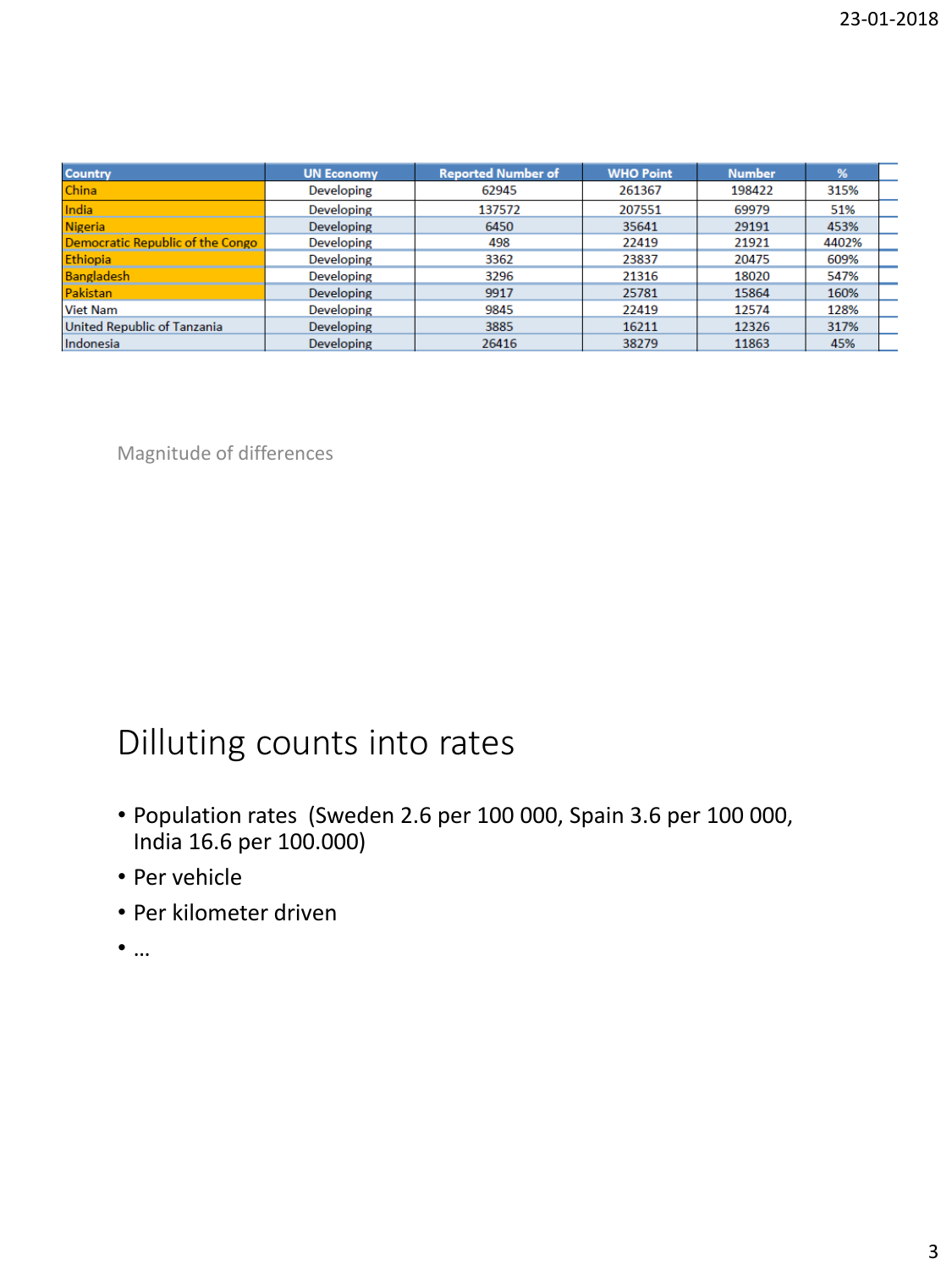# Highlightening the younger age of victims

• Years of Potential Life Lost (YPLL)

• Whose potential? India 68,3, Spain 83,6, productive years? (65?), 75….

## The Injury Pyramid



8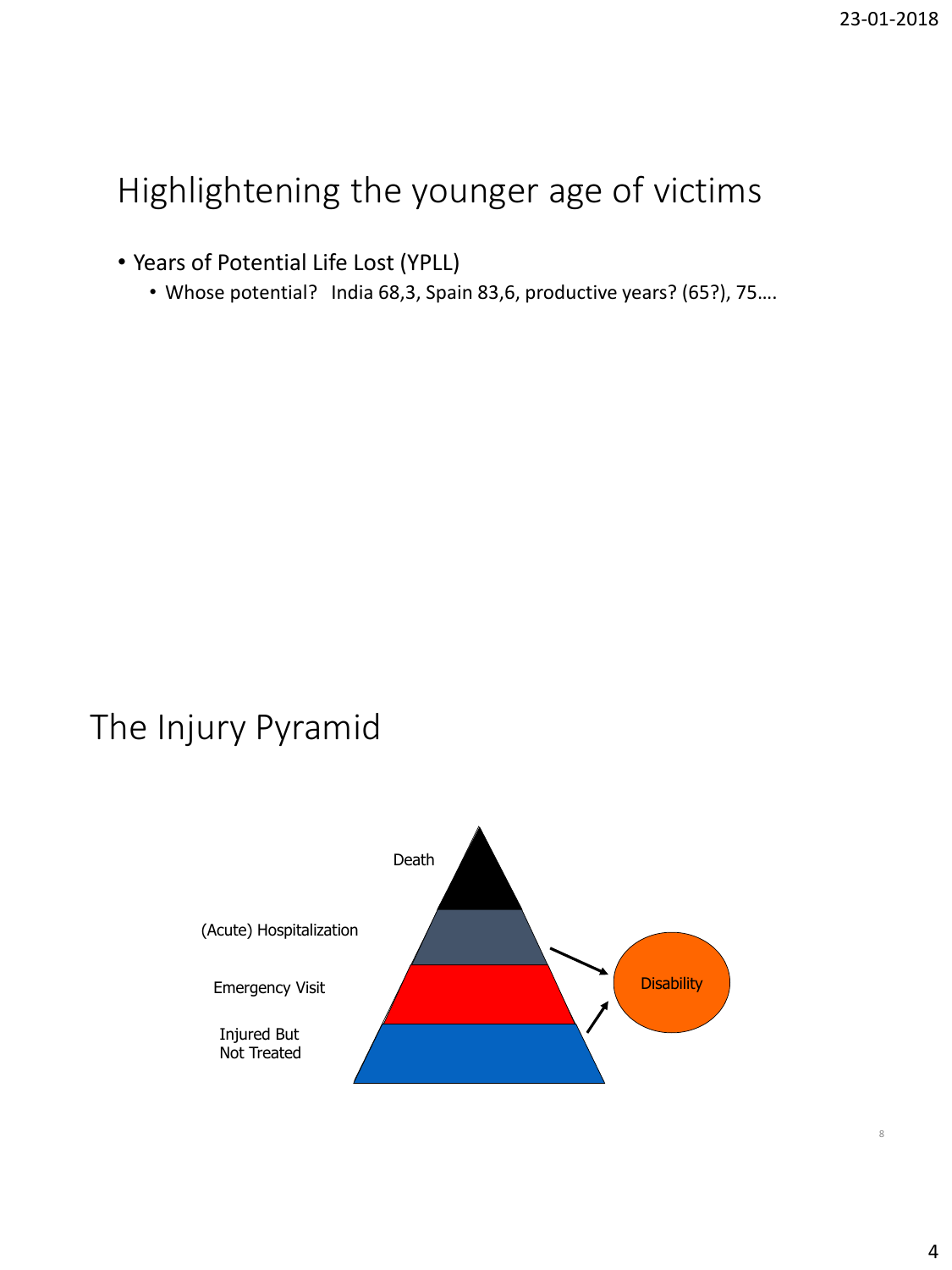## The Disability Model



Adapted from: IOM (Power and Tarlov), 1991 <sup>9</sup>

# Selected Morbidity Codes

- Coding the injuries
	- International Classification of Diseases
- Coding their severity
	- KABCOU
	- Abbreviated Injury Severity Score (AIS), Injury Severity Score (ISS)
	- Revised Injury Trauma Score (RTS), Trauma Revised Injury Severity Score (TRISS)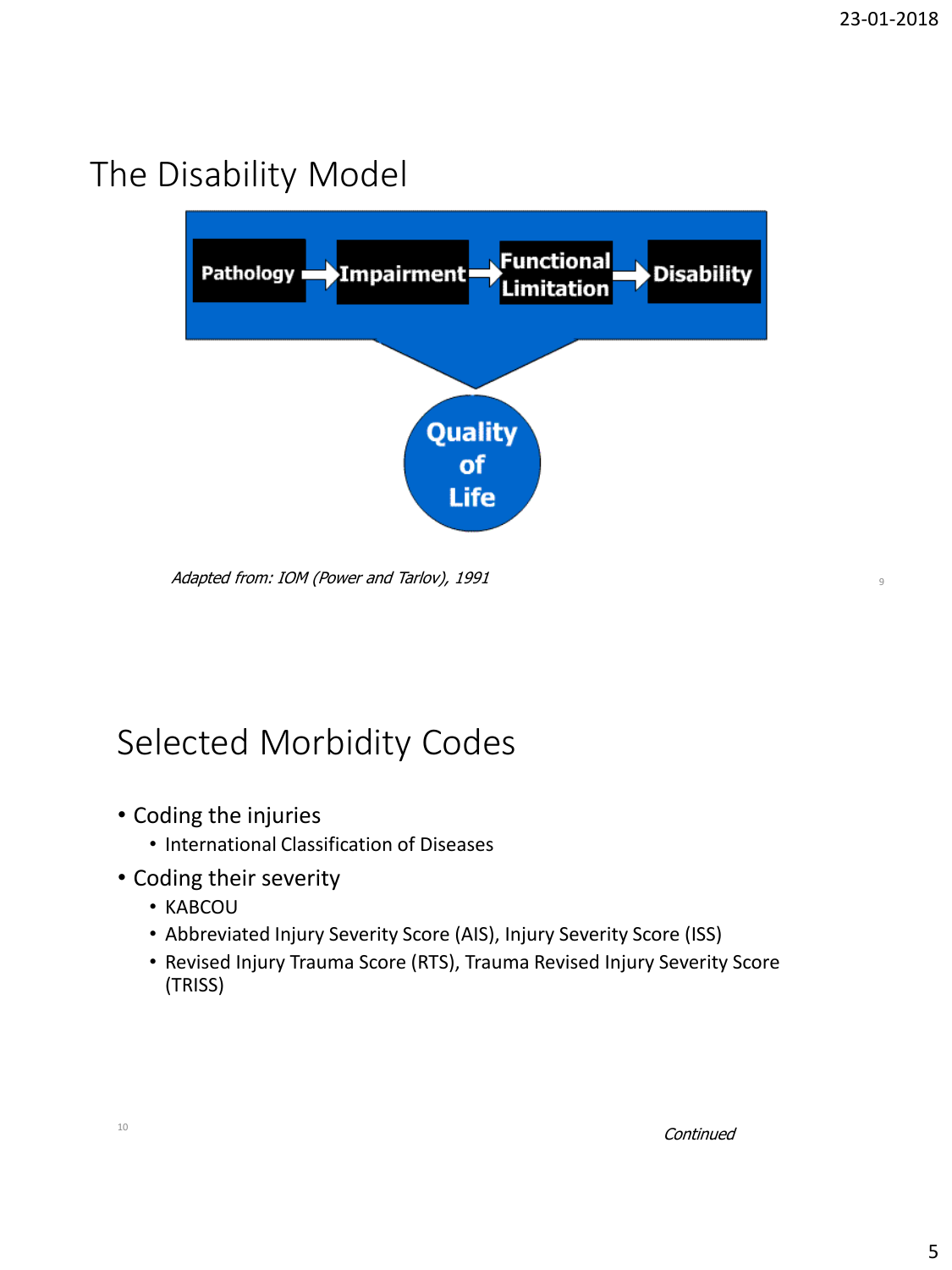### Selected Morbidity Codes

- Coding how they happened: ICD, ICECI, NOMESCO
- Coding their mid- and long-term consequences: DALYs, QALYs, HALYs, HeaLYs, ICIDH, ADLS
- See mortality session and web appendix to this session: Morbidity Codes

# Coding System

- In general coding system should be:
	- Exhaustive and exclusive
	- Simple to use and reliable
	- Flexible yet consistent

11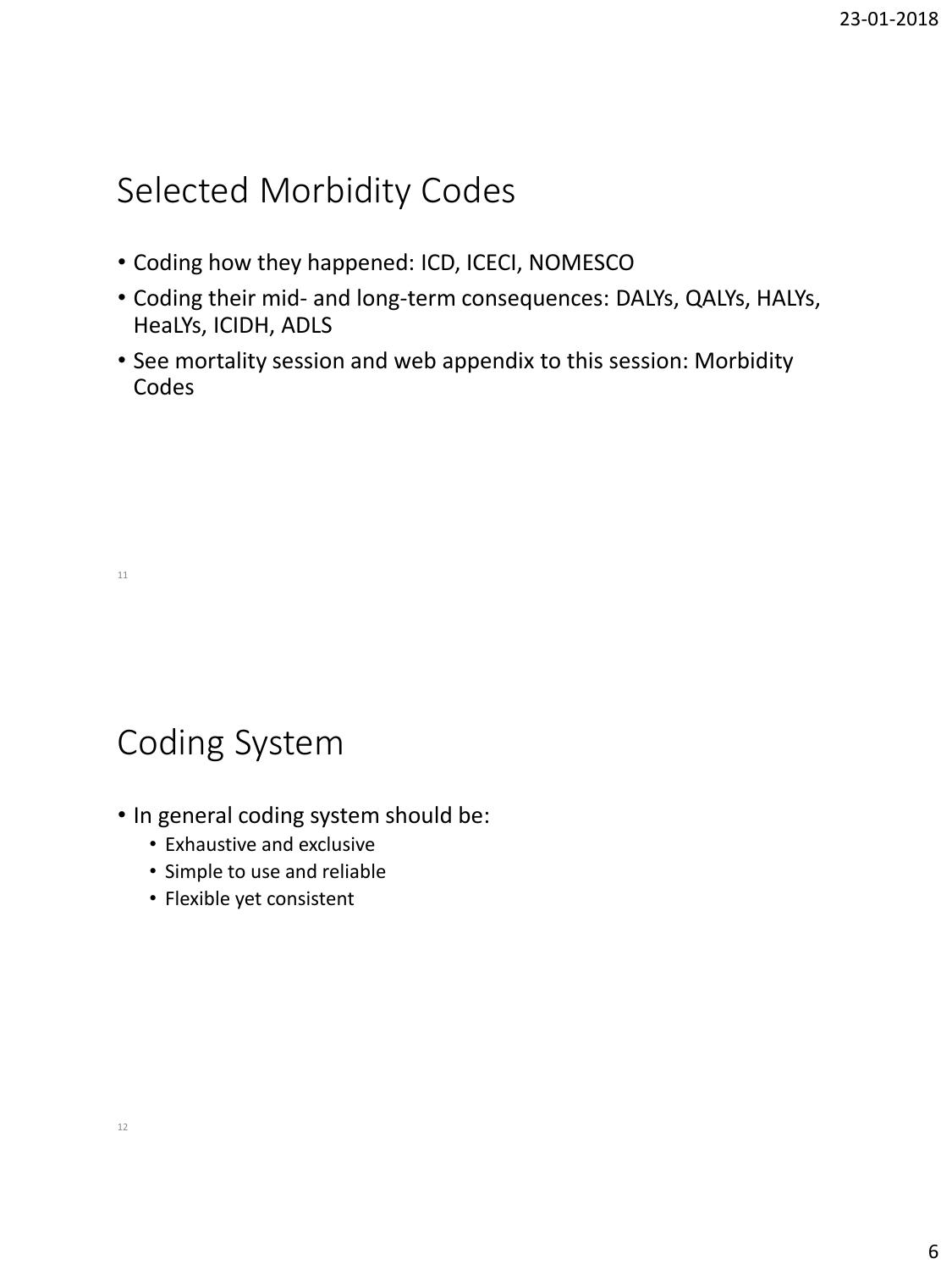#### International Classification of Diseases (ICD-CM)

- World Health Organization but country specific
- Period revisions, currently 9th version (10th version under development)
- Coding follows strict rules outlined in documentation
	- Great level of detail
	- Requires training
- Codes injury information and cause of injury (chapters XVII and supplement E, respectively on ICD9-CM)

13

#### ICD-9-CM Examples

#### **Diagnostic (800-999):**

- Closed fracture of the base of the skull with cerebral laceration and contusion and less than one hour loss of consciousness: 801.11
- Major laceration of liver: 864.4

#### **External Causes (E800- E999):**

- Driver in motor vehicle traffic accident involving collision with another vehicle: E813.0
- Burn caused by ignition of clothing in private dwelling: E893.0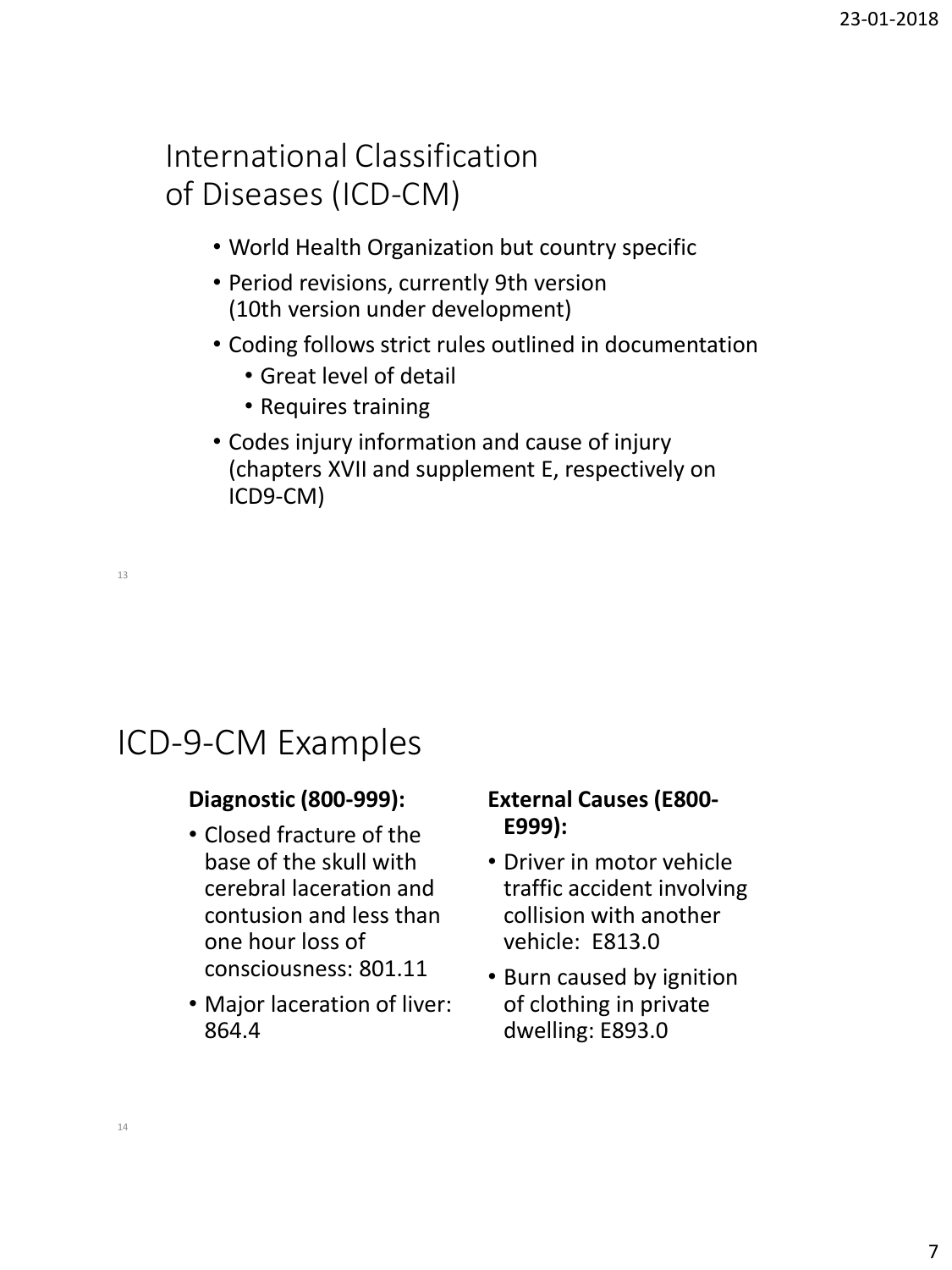International Classification of External Causes of Injury (ICECI)

- Long version / short version
- Short version: Designed for ED settings
- Collects information on:
	- Where injury happened
	- Activity when injury happened
	- Intent of injury (if intentional, by whom)
	- Detailed mechanisms of injury
	- Safety equipment used
	- Narrative

15

### Police Reports

#### **Police Reports**

- KABCOU:
	- Killed, incapacitating injury, non-incapacitating injury, possible injury, no injury, unknown if injured
- Others:
	- Death, hospital admission, medical attention, other, none
- Poor validity when hospital records are checked (misclassification issues)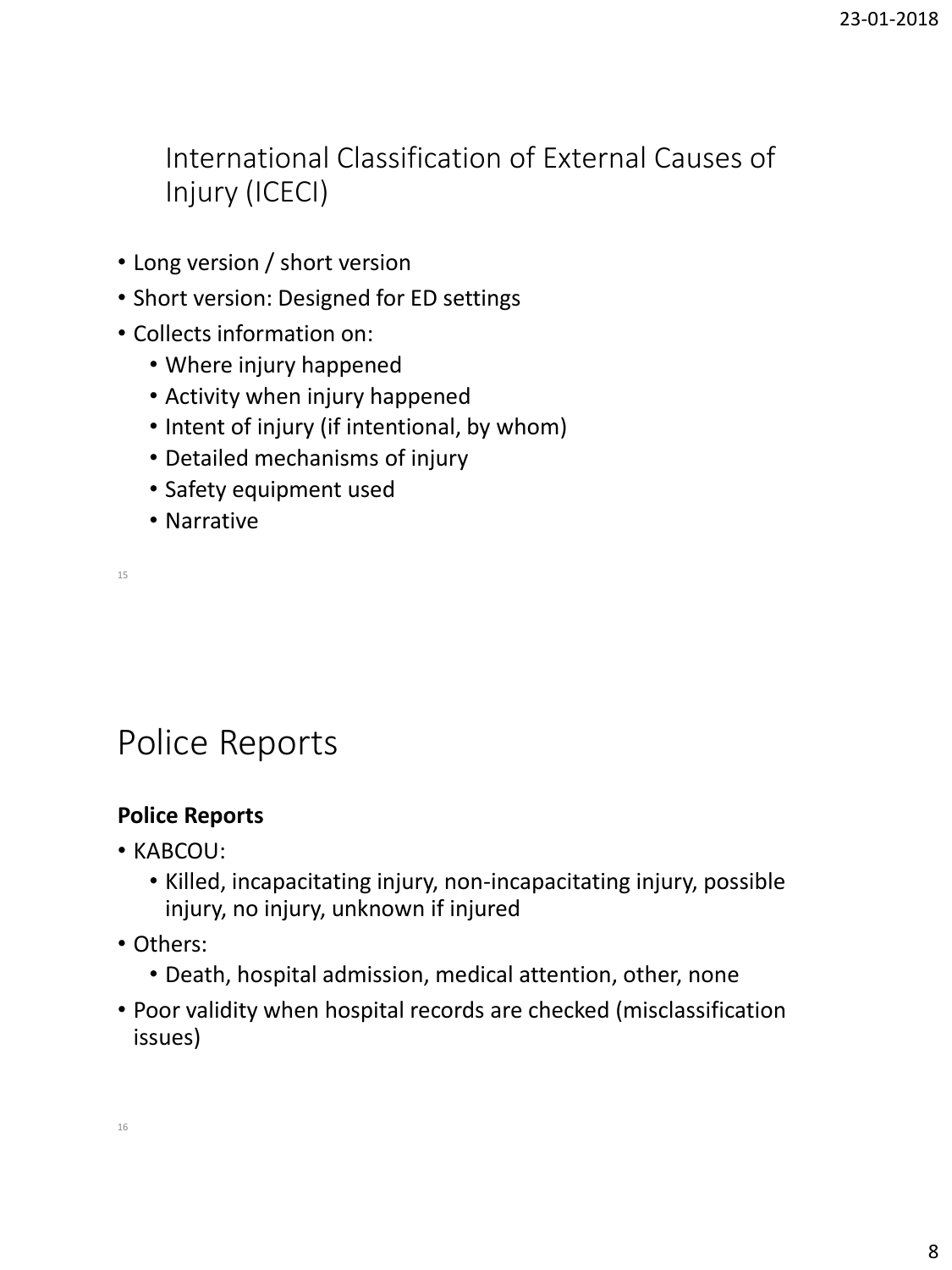### Threat to Life Measures

#### **Abbreviated Injury Severity (AIS):**

- Anatomical severity descriptor plus locates injury body region, type, and specific anatomic structure involved, level of injury
- E.g., 751030.2 shoulder dislocation
- Offsprings: ISS, NISS, RTS

#### **And, Trauma and Injury Severity Score (TRISS):**

- Adds physiological parameters to AIS scores in three most severe body regions
- TRISS= f{AIS, Glasgow coma scale, systolic blood pressure, respiratory rate}
- Can compute probabilities of survival

17

## Selected Consequences

#### **International Classification of Functioning and Disability (ICIDH):**

- Codes information on the impact at the:
	- Body level, individual level, and societal level
	- And also the impact of environmental factors
- Does not indicate source of disability

#### **Health outcomes:**

- Functional independence measure (FIM)
- Activity Daily Living (ADL), IADL
- Short Form-36 (SF-36)

#### **Health outcomes that are preference-based (Quality-oflife compatible or QALYs):**

- Quality of well-being
- HALYs
- DALYs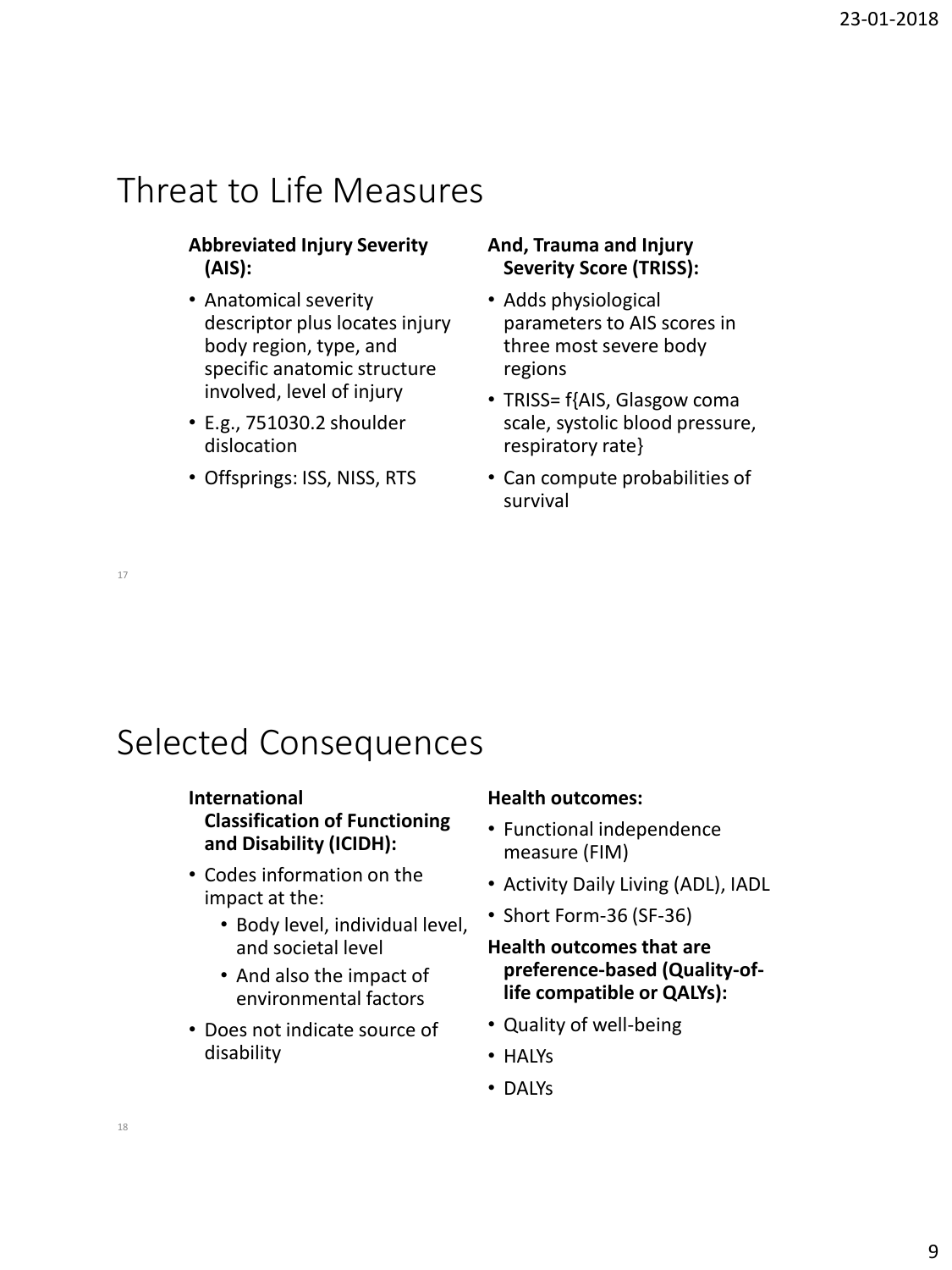# Let´s step one sept back…. On non fatal injuries, Spain 2006-2015

Figura 77.- Evolución de los lesionados graves por tráfico (MAIS 3+), altas hospitalarias y heridos hospitalizados de los registros policiales. España, 2006-2015



# Measuring non fatal injuries…

#### • Anatomical severity

- AIS (Abbreviated Injury Scale) establish in 1950s…. ONE CODE PER INJURY
- How to synthesize this per subjects?
	- ISS: the sum of the squares of the 3 highest in separate body regions
	- NISS: the sume of the squares of the 3 highest regardless of body region
	- TRISS: ISS with physiological information….
- Physiological severity
	- GCS
	- ….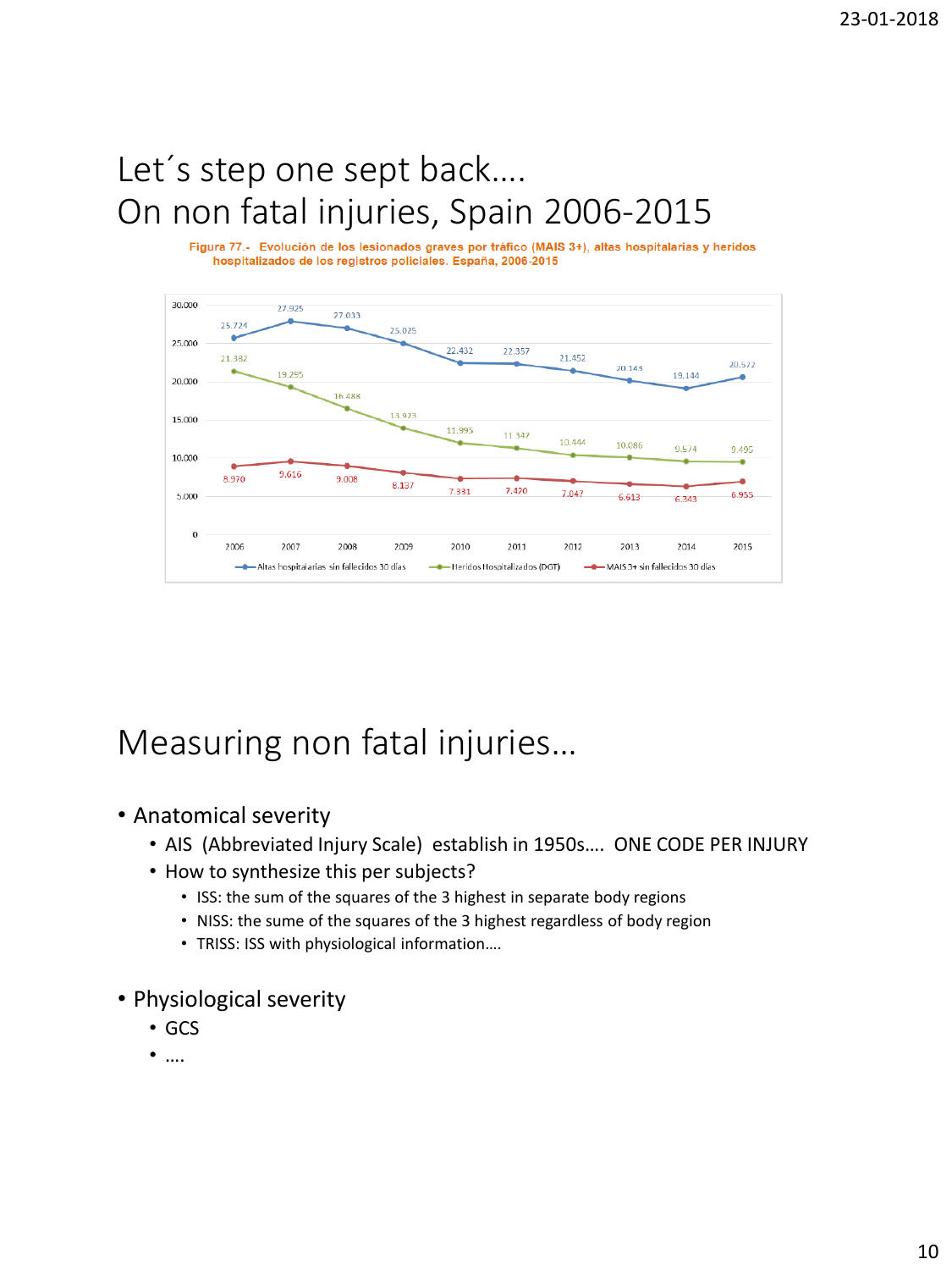### Relevance of Injury Morbidity Data

- Beyond the acute consequences: Hospitalizations, ED visits
	- Counts; rates
- Effects on quality of life
	- (Age at injury—fixed age\*) x quality of life\*\* = quality-adjusted life years (QALYs)
	- *HEALTHY Adjusted life years (remember the 68.3 life expectancy in India? It is 59.5 if one controls for non fatal illness…*

21 \*Fixed age: 65, 75, life expectancy at birth, life expectancy at time of event \*\* Quality-, disability-, health-adjustment and other variations